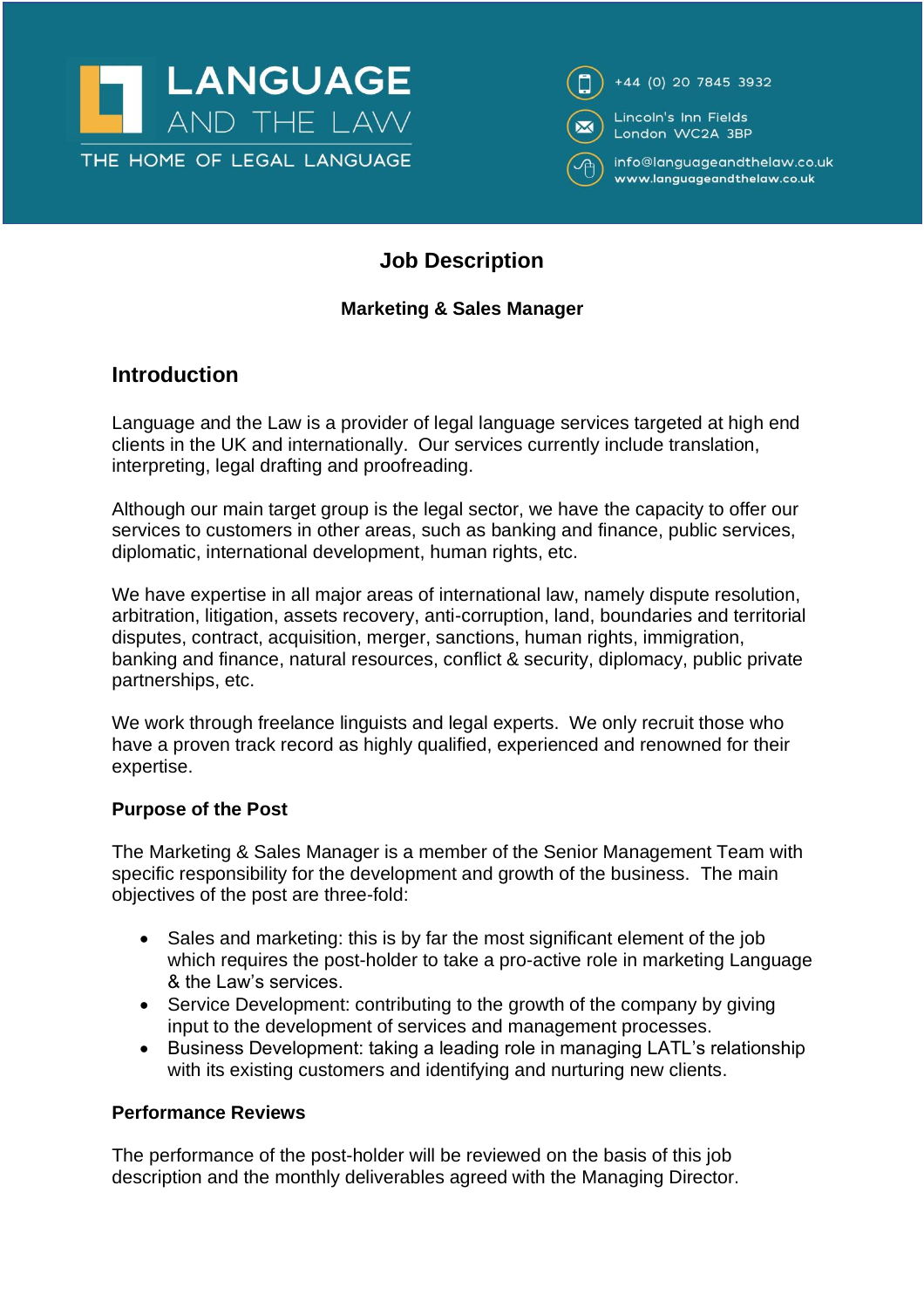### **Specific Responsibilities**

#### **1. Marketing and Sales (80%)**

- Proactively looking for new clients;
- Contributing to the development and management of market research;
- Proactively building and nurturing working relationship with potential business introducers with a view to expand into new markets.
- Leading the development of marketing and sales plans and sales pitches; Developing monthly marketing and sales plans.
- Contributing to the development of communications plans and marketing material, including for digital (online) and print publications.
- Developing and maintaining an effective working relationships with the existing clients;

#### **2. Service Development (10%)**

- Take part in discussions about quality standards and contribute to their development.
- Take a pro-active approach to the development of new and appropriate services.
- Take a pro-active approach to the development of delivery methods

#### **3. Business Development (10%)**

#### **a. Development of Management Processes**

- Where requested, review and input into the development of processes essential for the smooth and efficient running of the business. This includes, but is not limited to:
	- o Effective job management and recording systems;
	- o Effective information and data management;
	- o Terms and conditions and other management procedures.

#### 4. **Other Tasks**

Any other tasks as appropriately assigned by the Managing Director in line with the business requirements and the nature of the role.

#### **5. Amendments**

This job description is subject to amendment as and when deemed necessary by the Managing Director.

#### **6. Requirements**